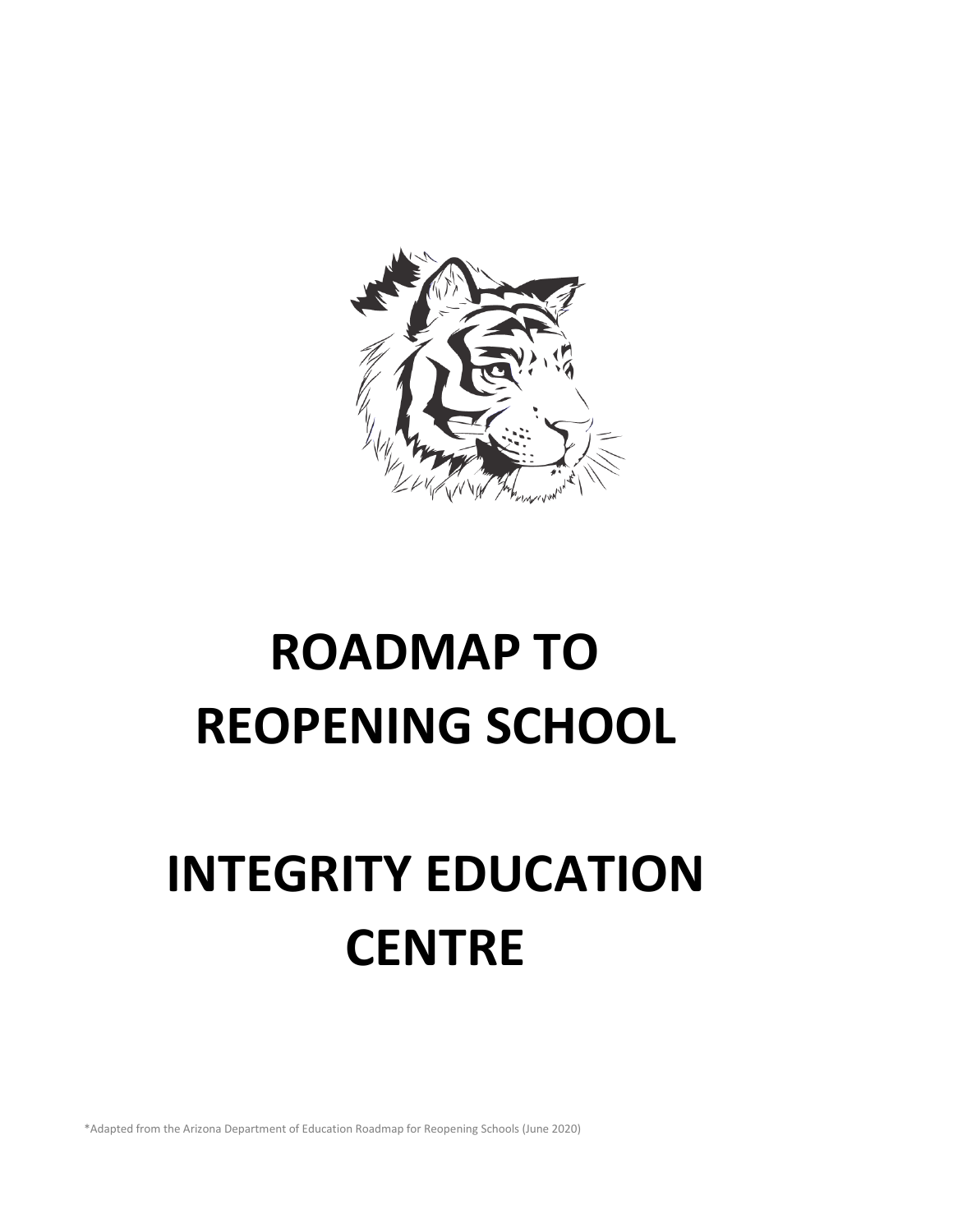# **TABLE OF CONTENTS**

### **PART 1: GUIDING PRINCIPLES**

- A. Introduction
- B. Rights and Responsibilities within the Integrity Education Centre Community

## **PART 2: LEARNING MODELS**

- A. Introduction
- B. Two Models for Learning
- C. Safety Implications of Each Model
- D. Risk Determines Learning Model
- E. Comparison of Learning Models
- F. Special Education Learning Considerations

## **PART 3: HEALTH, SAFETY & MITIGATION**

- A. Introduction
- B. Category 1: Physical Distancing & Reducing Density
- C. Category 2: Preventive Hygiene & Health Screenings
- D. Category 3: Cleaning, Sanitizing, and Disinfecting
- E. Category 4: Training, Communication, & Coordination
- F. Other Specific Areas of Enhanced Protections
- G. Visitors and Volunteers
- H. Cafeteria Food Services
- I. Health/School Office

## **PART 4: OTHER CAMPUS CONSIDERATIONS**

- A. Introduction
- B. Aligning Extra-Curricular Activities to Learning Models and
- C. Risk Assessments
- D. Extra-Curricular Activities Considerations
- E. Social Emotional Support Considerations
- F. Technology Considerations
- G. Attendance Considerations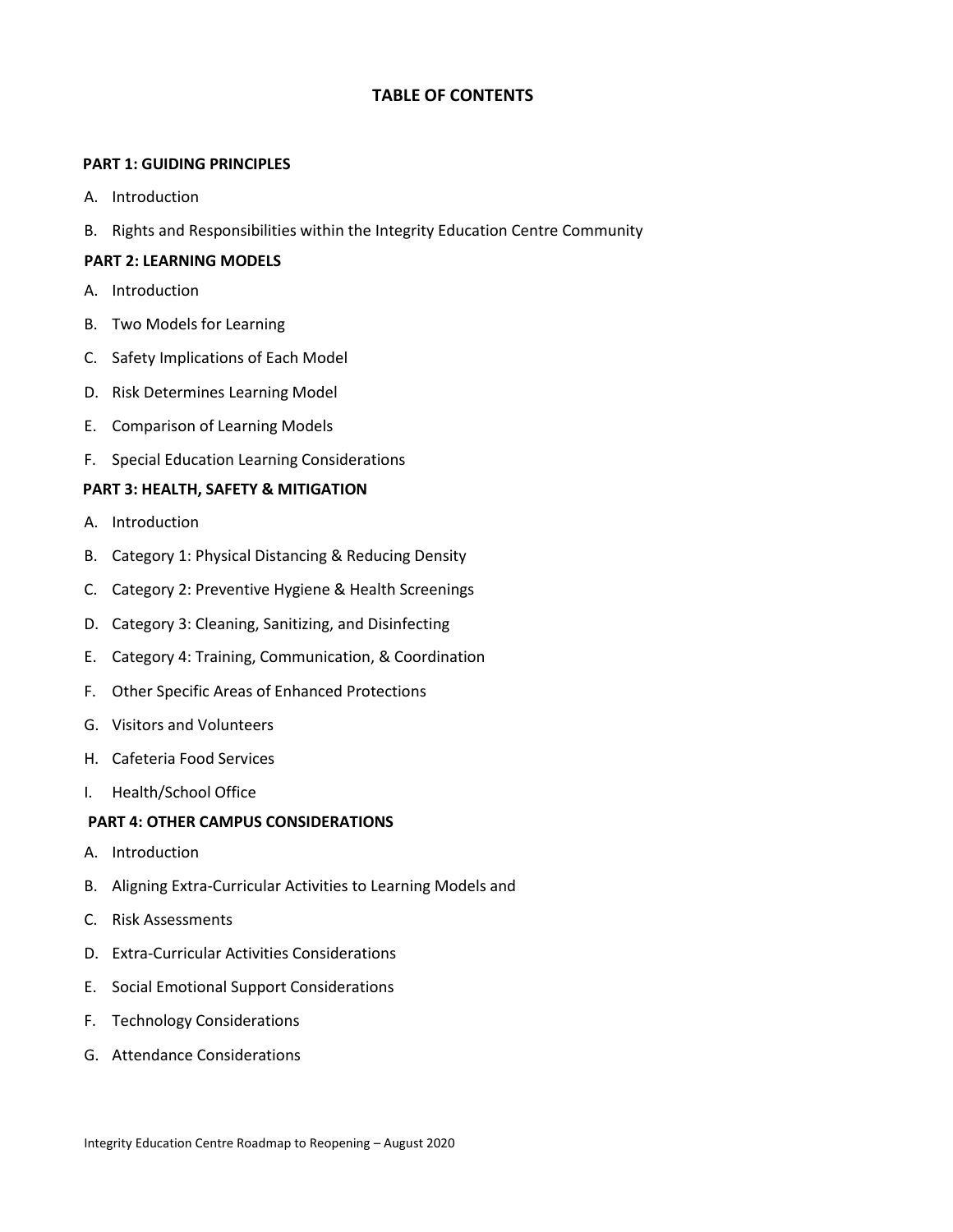# **PART 1: GUIDING PRINCIPLES**

### **Introduction**

The COVID-19 pandemic presents the most serious public health crisis the world has experienced in generations. Looking forward to the 2020/21 school year and beyond, Integrity Education Centre is committed to doing everything it can to reopen our campus because we believe doing so is in the best interest of our students. And yet, we recognize we need to find a pathway for reopening our campus safely with the health and wellbeing of our entire community in mind.

Our Roadmap for Reopening is guided by the assumption that a vaccine will not be available for 12-18 months, which means Integrity Education Centre needs to be able to respond quickly to circumstances in its own school community as well as to conditions in the state of Arizona. Even as we plan to reopen our campus in September, we know we may need to close it again with truly little advance warning. This means Integrity Education Centre must be prepared to toggle between different learning models designed to fit a variety of circumstances and drivers.

# **This Roadmap is guided by five principles:**

- 1. Act with fidelity to Integrity Education Centre's Vision, Mission, and Goals by prioritizing quality education for all students that provides continuity of learning and that is engaging and rigorous regardless of the instructional model they are served in during the school year.
- 2. Prefer in-person learning over remote learning whenever it is safe to do so.
- 3. Prioritize student and staff health, safety, and wellbeing.
- 4. Promote hygiene and health-related policies that are research based, clearly communicated, effectively implemented, and enforced.
- 5. Promote practices and policies to reduce the risk of virus transmission and support our capacity to be responsive and flexible when facing changing health circumstances.

Through this Roadmap, we hope to shape positive learning experiences within a challenging new context. Integrity Education Centre would like to thank its students for their resilience, adaptability, and spirit; its families for their support, patience, and understanding; and its staff for their courage, professionalism, and dedication. The 2020/21 school year promises to be an especially challenging one for all of us, but we are confident that we can weather these challenges together. We will continue to operate under the guidance of the public health officials, Arizona Department of Education (ADE), and other governmental agencies.

# **Rights and Responsibilities within the Integrity Education Centre Community**

*Rights* — Every student, teacher, or staff member should be known, valued, and cared for. This fundamental right accompanies membership in Integrity Education Centre's community. It implies we all have a right to expect both emotional and physical safety. During the COVID-19 pandemic, this means members of our community can reasonably expect a heightened level of concern for their health and wellbeing. While it is possible that students, teachers, or staff members will be exposed to COVID-19 in the course of their work or studies, everyone is entitled to expect that reasonable effort and reasonable precaution will be taken to prevent this from happening.

*Responsibilities* — Our Commitment also implies that members of our community should Know, Value, and Care for others. Our interactions with others (friends and strangers, students, and adults) should be self-aware,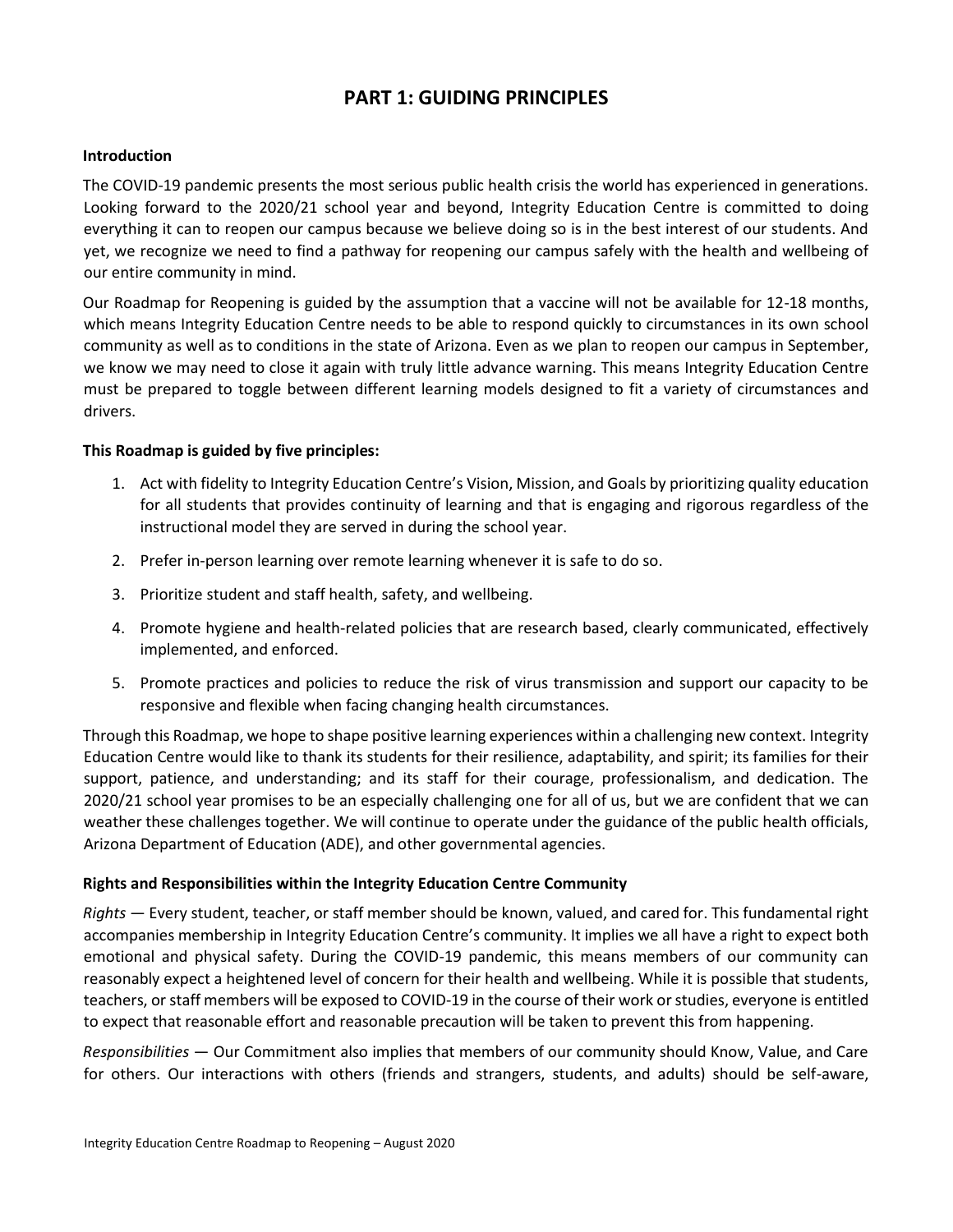respectful, and courteous. During the COVID-19 pandemic, this means complying willingly with rules and policies designed to keep our community safe and healthy. We must be thinking of others, appreciating that their risk tolerance might be lower than ours, and adjusting our behavior with sensitivity and respect. Respecting policies and expectations, even when inconvenient to ourselves is non-negotiable. In some communities, measures taken to prevent COVID-19 infection have ignited conflicts between the liberty of individuals and perceptions of the common good. We expect our community to openly accept the following guidelines:

- **All** members of our community and visitors to our campus (when allowed) follow guidelines regarding wearing masks, wash and disinfect their hands frequently, and mind physical distancing norms;
- **All** members of our community and visitors to our campus respectfully interact with each other in and out of the classroom, and take responsibility for maintaining a healthy environment;
- **All** members of our community and visitors to our campus follow self-screening guidelines for symptoms of illness and refrain from coming to campus when symptomatic; and
- **All** members of our community and visitors to our campus comply with self-quarantine rules regarding exposure to COVID-19.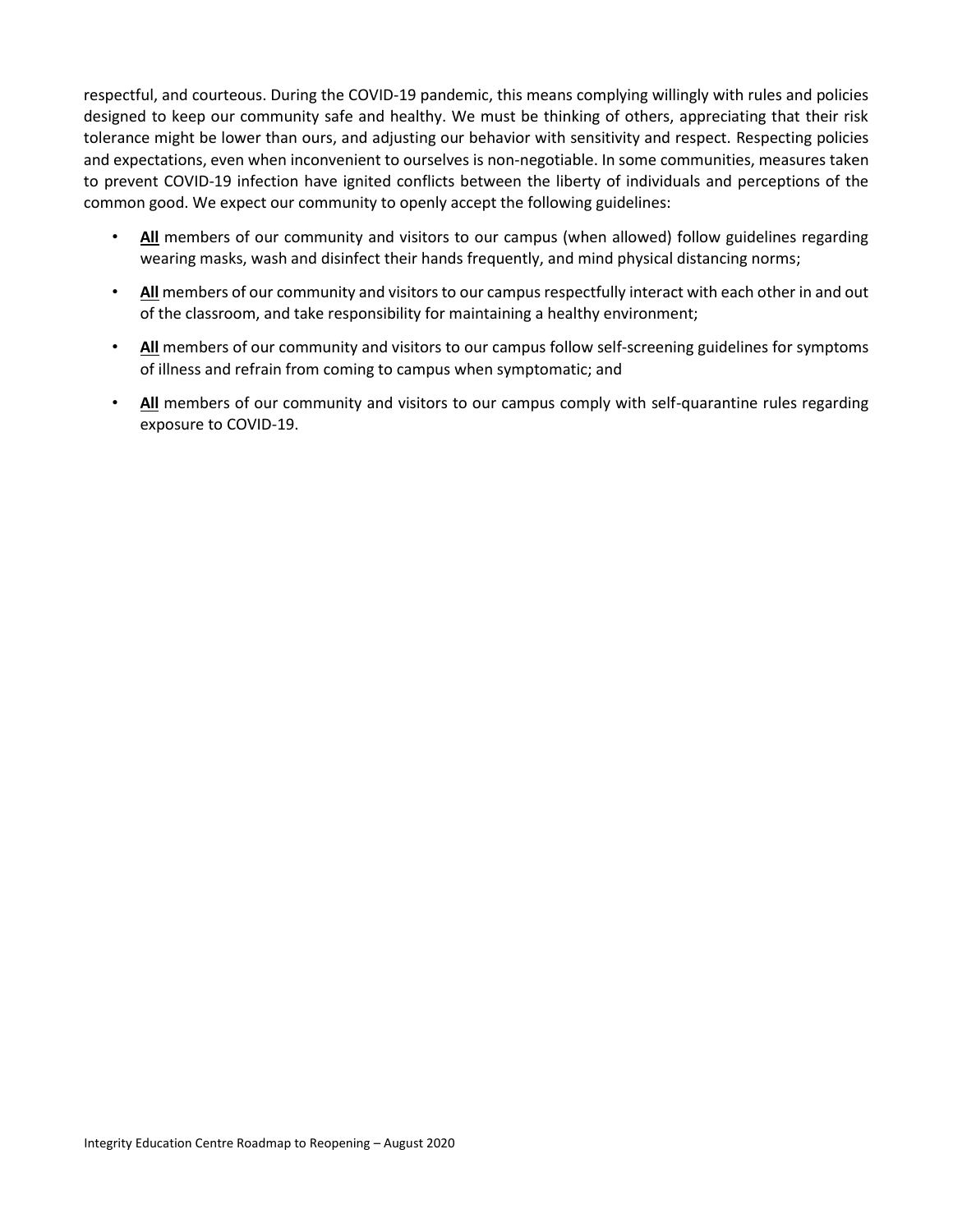# **PART 2: LEARNING MODELS**

#### **Introduction**

Integrity Education Centre does not believe remote learning is a satisfactory long-term substitute for families who have not chosen to learn in this setting. However, remote learning is a necessary mode for learning when health and safety conditions leave no other option. Accordingly, Integrity Education Centre has developed two different learning models to increase the likelihood that it will be positioned to reopen its campuses at the earliest opportunity.

In short, Integrity Education Centre believes learning should be an active, contextualized, and constructive process for students that allows them to grow academically, socially, and emotionally. We believe that learners construct knowledge through experience and social mediation and that the essential purpose of school is to provide "supportive environments rich in engagement, social interaction, and feedback." Relationships play an essential role in every student's school experience; these connections make us human. Accordingly, Integrity Education Centre is highly motivated to open its campus to provide students with opportunities to learn through in-person environments whenever it is safe to do so.

#### **Two Models for Learning**

In anticipation of ongoing and evolving challenges associated with the COVID-19 pandemic, Integrity Education Centre has developed two models for learning. These models consider a "preference for in-person learning over remote learning whenever it is safe to do so." The first model, which we call our In-Person Learning Model, describes a traditional school experience where students attend school five days a week. If conditions demand that we close our campuses, Integrity Education Centre will continue to refer to our Distance Learning Model. More detail about each of these models follows below:

**In-Person Learning Model:** This is a traditional school experience with all students in the physical buildings to receive their instruction five days a week. The learning that happens off campus is mostly in the form of homework or projects. Preventative hygiene policies are implemented in combination with realistic physical distancing guidelines. This model is possible when the risk of exposure to the virus that causes COVID-19 is considered low enough that a greater student population in classrooms, and in other shared facilities is appropriate.

**Distance Learning Model:** While this model may appear similar to that which was implemented in the final months of the 2019/20 school year (when the entire campus was closed), it has been refined to include more measures of engagement for students and teachers alike Integrity Education Centre has developed a Distance Learning Plan to support this model. The Distance Learning Model allows for learning to remain open through virtual educational experiences. Students attend school virtually through synchronous (real time) and asynchronous (self-paced) lessons, activities, and projects. Students collaborate online, but not with the same structure and frequency as an in-person school experience would allow. Integrity Education Centre has developed a Google Classroom Lesson Sequence for Teachers to provide consistent support for students who will learn remotely.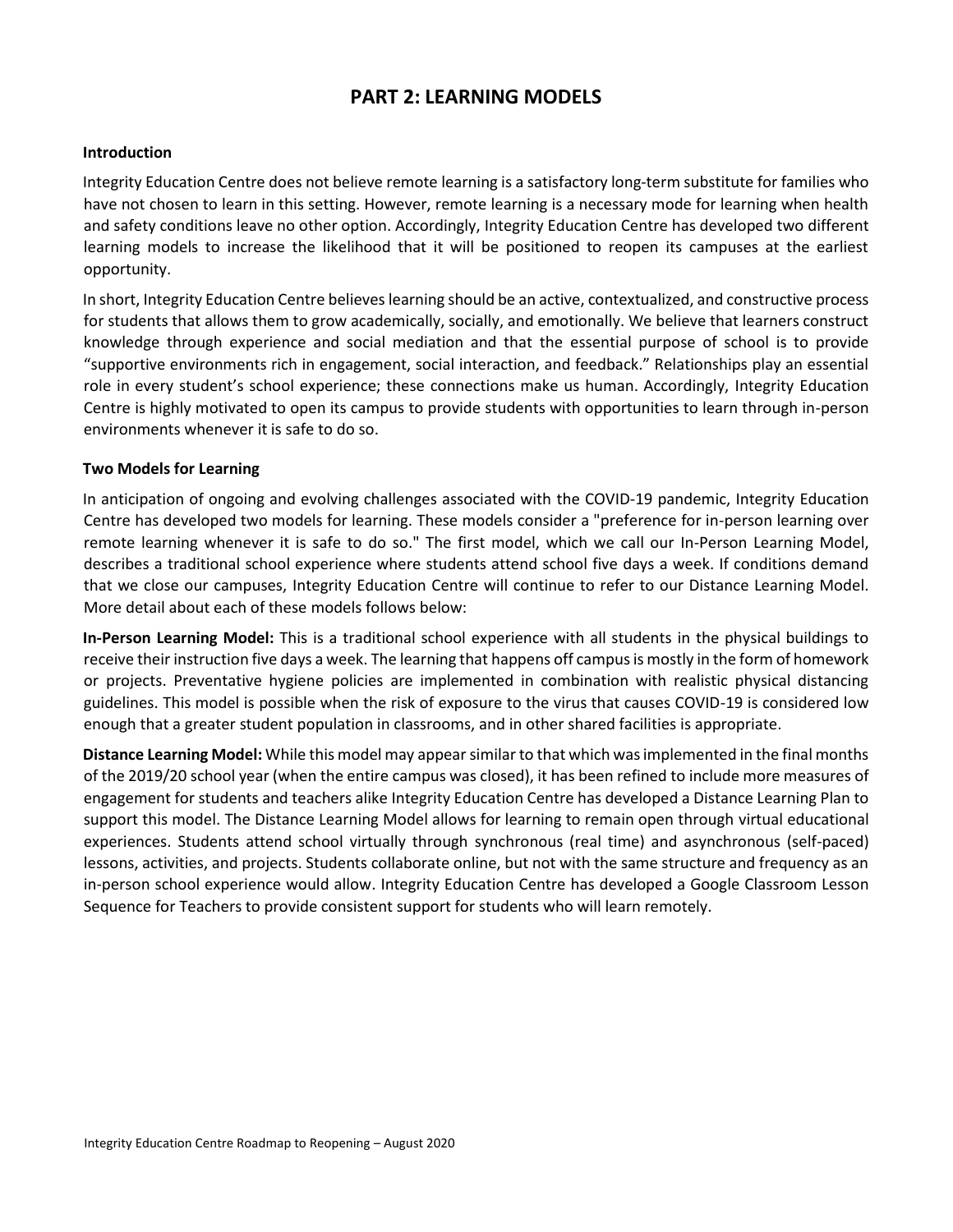# **Integrity Education Centre Distance Learning Expectations**

Integrity Education Centre will be prioritizing quality education for all students that provide continuity of learning and that is engaging and rigorous.

Note: Remote instruction will look drastically different than what occurred in 4th quarter of last school year.

Expectations while in this format would include:

- Parent orientation will be available regarding school procedures and expectations, individual classes, and technology.
- A combination of live classes that require attendance, recorded lessons by the teacher and independent learning will happen daily. Each class/teacher will have a consistent posted schedule and meeting times.
- Teachers will use a consistent set of instructional technology tools for instruction (Google Education Suite including Google Classroom and Google Meet, etc.).
- All content areas will be taught and assessed according to grade level standards.
- Daily classroom culture and relationship building activities will be provided.
- Specialists (i.e. special education teachers and related service providers) will design and provide specialized instruction based on the students' individualized education program (IEP).
- Assignments will be collected, given timely feedback, and posted weekly in Edmentum and/or Google Classroom Gradebook. Grades will be based on grade level standards, the quality of work, and the accuracy for which it is completed.
- The work assigned within each lesson will be self-paced, and students will be encouraged to continue working outside of the scheduled class time — as they would if the school were not closed.
- Weekly formative and quarterly summative assessments will be administered and analyzed for progress monitoring.
- Teachers will respond to all emails or parent/student communication within 24 hours during the regular school week.
- Teachers will have live virtual office hours available to all students who may have questions and/or comments regarding the online lessons and assignments.

# **SAFETY IMPLICATIONS OF EACH MODEL**

As we navigate the uncertainties associated with COVID-19, Integrity Education Centre will need to be flexible in how it adjusts and responds to external health conditions and risks.

Significant medical advancements, access to testing, methods to treat and prevent associated illness, and antibody detection are needed. Until these are developed, external conditions and risk will continue to fluctuate. The following table provides a review of the safety implications of the three learning models.

Integrity Education Centre will make decisions about re-entry protocols based on the health and safety data and information available at the time. That data and information will include Governor Ducey's Executive Orders and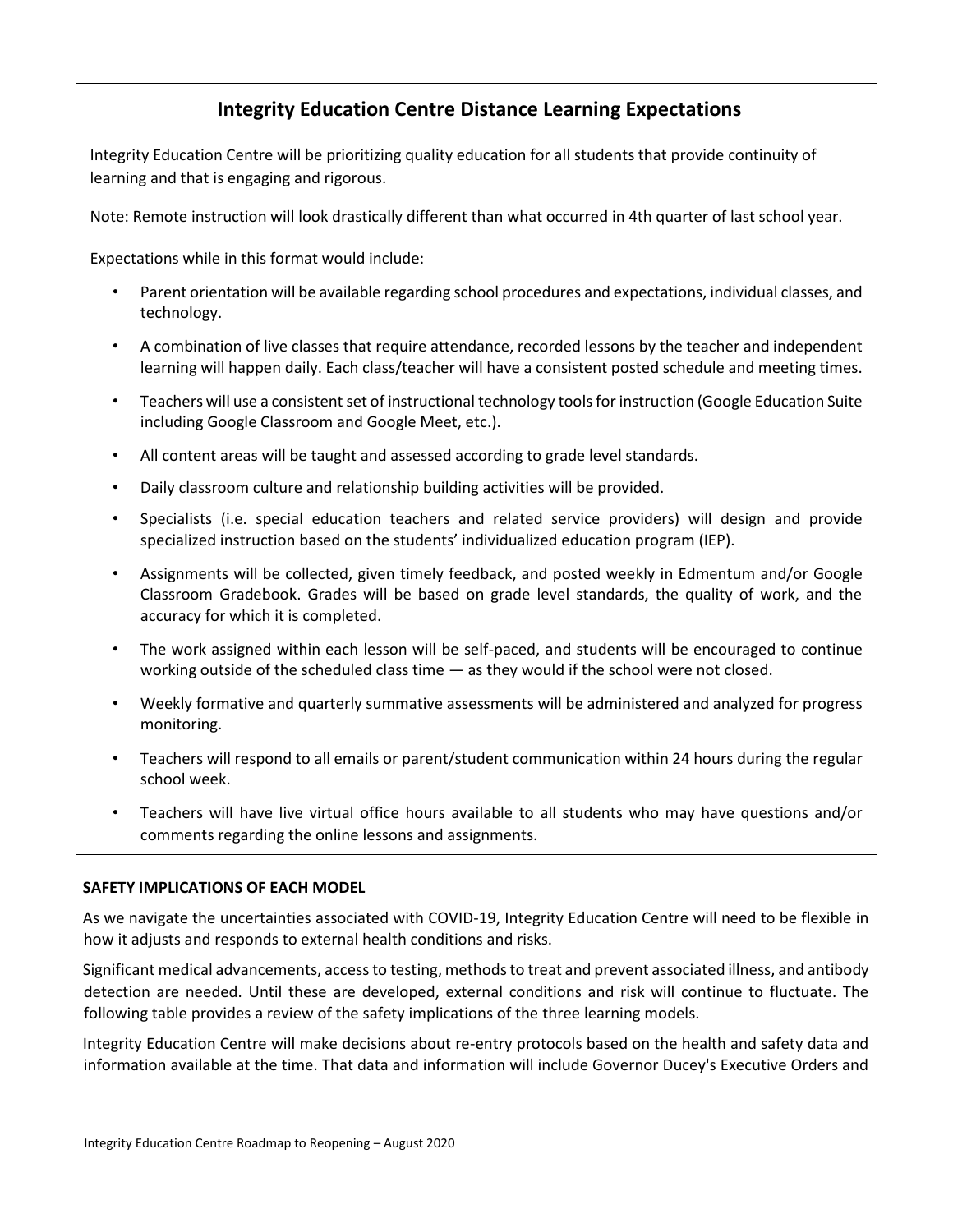other state and local health guidelines, guidance fro[m](https://covidactnow.org/us/az?s=699115) the CDC, county level R-0 data from [covidactnow.org,](https://covidactnow.org/us/az?s=699115) county level percentage of positive PCR tests fro[m](https://www.azdhs.gov/) [azdhs.gov,](https://www.azdhs.gov/) and overall community readiness.

| <b>MODEL</b>                 | <b>SAFETY IMPLICATIONS</b>                                                                                                                                                                                                                                                                                                                                                                                                                                                                                                                                                                                                                                                                                                                                                                                                                                                                                                                            |
|------------------------------|-------------------------------------------------------------------------------------------------------------------------------------------------------------------------------------------------------------------------------------------------------------------------------------------------------------------------------------------------------------------------------------------------------------------------------------------------------------------------------------------------------------------------------------------------------------------------------------------------------------------------------------------------------------------------------------------------------------------------------------------------------------------------------------------------------------------------------------------------------------------------------------------------------------------------------------------------------|
| <b>In-Person Learning</b>    | Risk Level is MINIMAL. External indicators support our confidence in opening<br>campuses to full density and usage including:<br>Full density of students at each campus.<br>Full classrooms with students in a standard room.<br>$\bullet$<br>Active use of all campus spaces if safe for staff and students.<br>$\bullet$<br>An on-campus experience would include:<br>Distancing norms that are encouraged, but not possible in all situations<br>(e.g. in smaller class sizes, cafeteria, hallways, during transitions).<br>Personal hygiene protocols (handwashing, masks, etc.) that are encouraged,<br>$\bullet$<br>but with greater responsibility shifted to students.<br>Cleaning protocols that are less frequent as all spaces would be in full,<br>active use throughout the day.<br>Physical barriers such as plexiglass will be used where feasible.<br>High-risk community members might be more vulnerable to exposure.<br>$\bullet$ |
| <b>Hybrid Learning Model</b> | Risk Level is MODERATE. External indicators challenge our confidence in opening<br>campuses at full density and usage, and support:<br>Density reduction targets of 40% - 60% of students on campuses.<br>An on-campus experience would include:<br>Only situations where distancing norms are possible.<br>Personal hygiene protocols (handwashing, masks, etc.) strictly enforced by<br>school staff.<br>Robust cleaning protocols would be implemented.<br>High-risk community members would be vulnerable.                                                                                                                                                                                                                                                                                                                                                                                                                                        |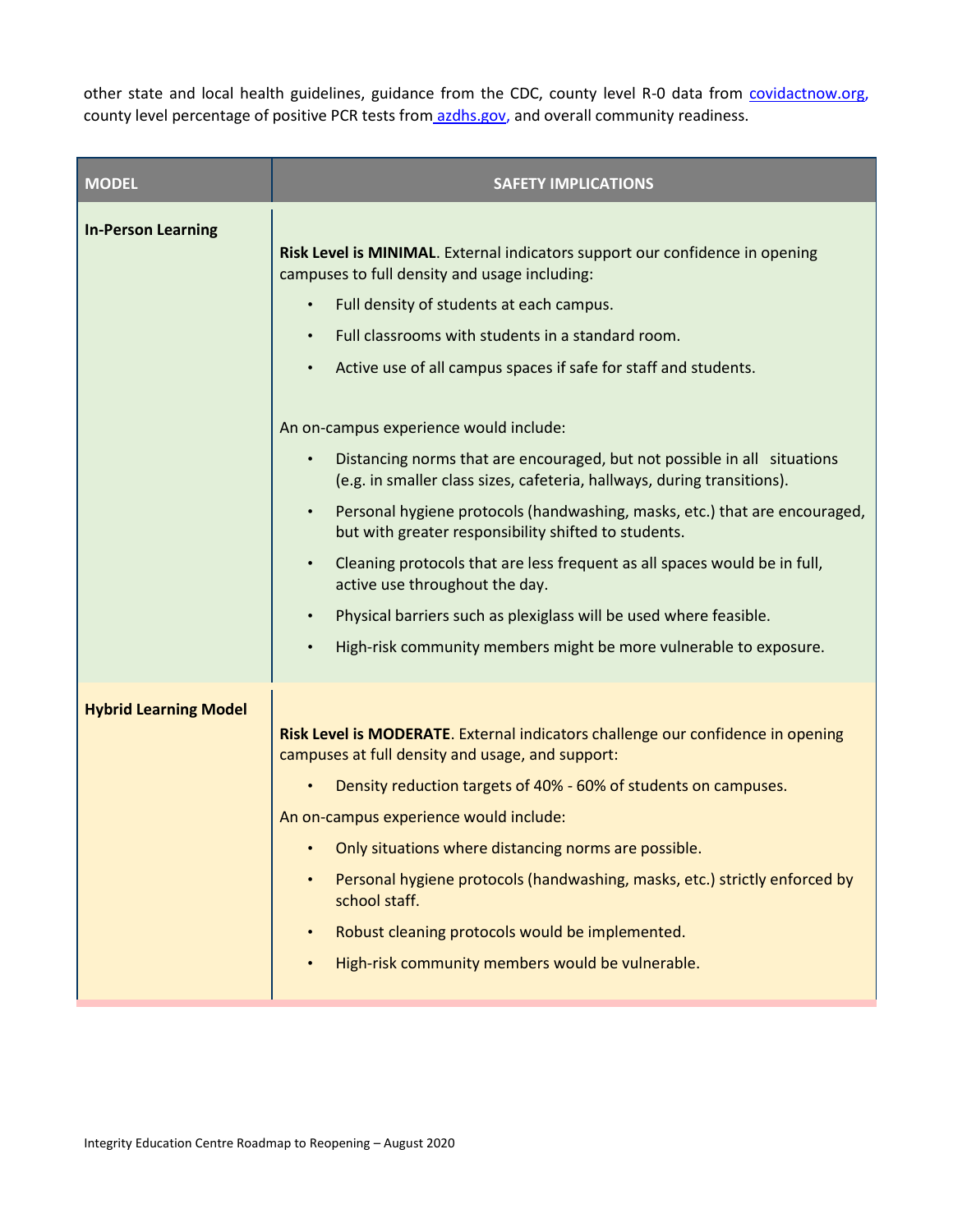| <b>Distance Learning</b> | Model Risk Level is SUBSTANTIAL. External indicators support our confidence that    |
|--------------------------|-------------------------------------------------------------------------------------|
|                          | physically closing our campuses is the best course of action. Indicators might      |
|                          | include rising infection rates, a high degree of medical uncertainty, or infections |
|                          | within our own school community. There would be no on-campus experiences.           |
|                          |                                                                                     |

### **SAFETY MEASURES**

These guidelines will be followed when students and teachers return to schools for in- person learning. Please note that they may be updated as we receive additional information from Executive Orders, mandates, or guidance from state or national health and education officials.

- **Sick children**  Parents are encouraged to keep their child(ren) at home when they feel ill. Please do not send children to school if they are not feeling well or if they have illness symptoms.
- **Hand Hygiene**  Frequent hand washing encouraged with soap and water and hand sanitizer will be encouraged.
- **Screening**  Teachers and staff will visually screen students each morning and, as needed, send students to the nurse for further evaluation. Staff will be responsible for checking and recording their own temperature daily.
- **Face covering (currently required)**  Face coverings will be encouraged or required based on health and safety recommendations in real time when physical distancing is not possible. Face coverings must comply with the school dress code.
- **Drop off and pick up procedures**  Parents/guardians will always remain in their vehicles.
- **Visitors on Campus**  No outside visitors or volunteers will be allowed on campus unless they are deemed essential by administration.
- **Students with Special Needs**  The Special Services team will meet with families of students with unique health concerns and outline individual protocols.
- **Classrooms**  Desks will be physically distanced when feasible and facing forward. Masks and/or face coverings will be required when social distancing cannot be honored.
- **Walkways**  Will be marked with one-way directions to maintain space when transitioning.
- **Playground Equipment**  Not Allowed
- **Cafeteria**  Pre-packaged, "grab and go" options will be available, lunch periods will occur within the classroom (pod/cohort) or students will have assigned seats, and will be administered one class/grade level/cohort at a time in the cafeteria. Social distancing floor markings with directional arrows will be visible. No sharing of food.
- **Events/Activities**  School events will be modified or rescheduled; virtual events will be held when/if possible.
- **Social-Emotional Learning** Teachers and staff have been trained in SEL processes and will provide SEL lessons throughout the online and in-person learning.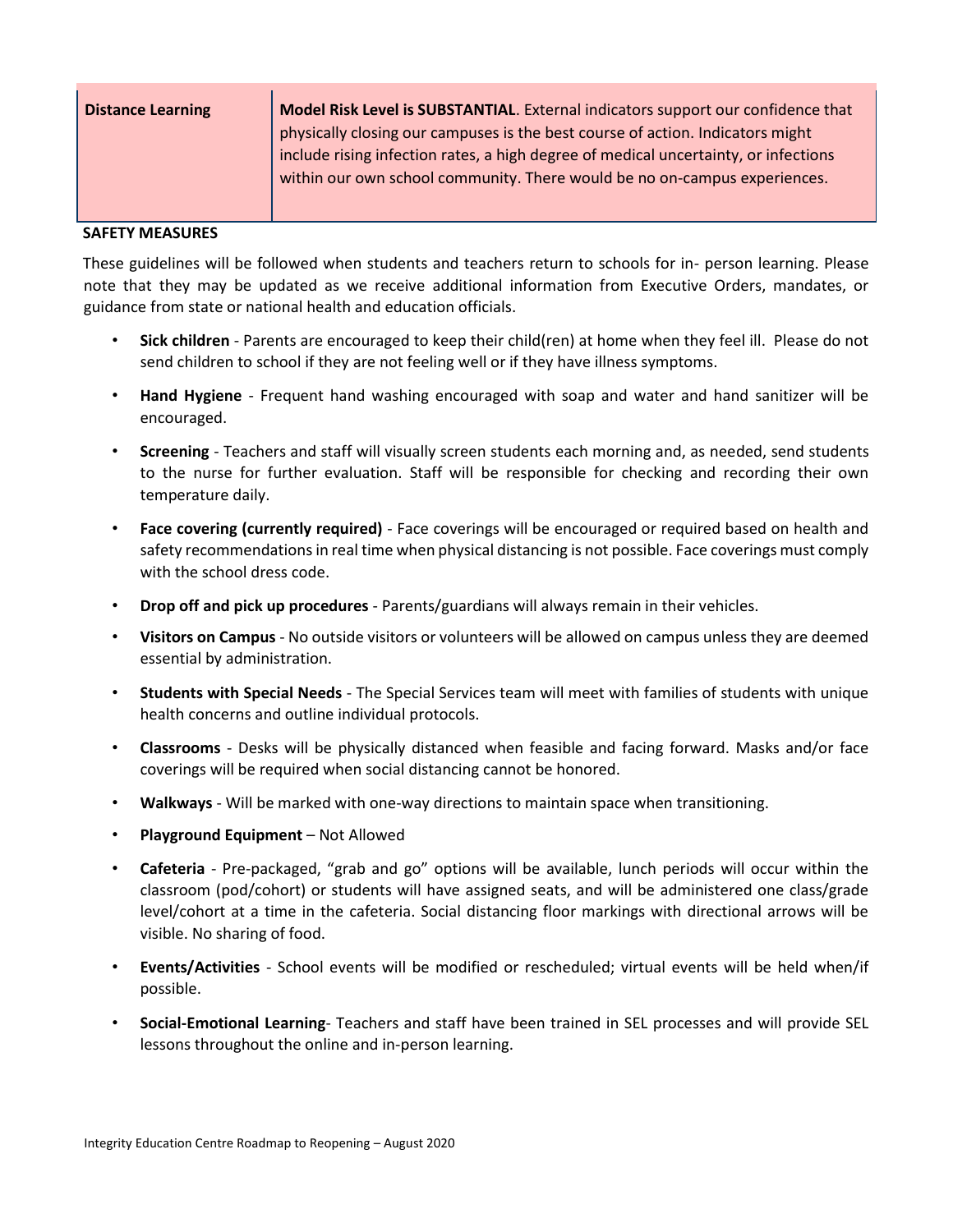• **Quarantine Protocols if Someone is Sick -** We will follow all current state and county protocols regarding an infected student or staff member.

## **Risk Determines Learning Model**

Integrity Education Centre will make decisions related to the selection of a learning model based on an assessment of risk. That is, if we assess risk as SUBSTANTIAL, our campus will be closed, and we will move to Distance Learning. If we assess risk as MINIMAL, we are confident that conditions are appropriate to reopen school entirely, welcoming all students back on campus concurrently with realistic safety precautions in place. If we assess risk as MODERATE level, methods for reducing campus density will be enacted. This could mean encouraging students who have the means to learn from home to do so.

| <b>Risk Level</b>  | <b>External Considerations/Drivers</b>                                                                                                                                                                                                                                                                                                                                                                                           |
|--------------------|----------------------------------------------------------------------------------------------------------------------------------------------------------------------------------------------------------------------------------------------------------------------------------------------------------------------------------------------------------------------------------------------------------------------------------|
| <b>SUBSTANTIAL</b> | State of Emergency or government request for schools to close<br>$\bullet$<br>Guidance from CDC, Health Departments, and trusted authorities indicates<br>$\bullet$<br>substantial risk<br>Infection rates locally are rising and/or remaining at concerning levels<br>$\bullet$<br>Known infections within PUSD community<br>$\bullet$<br>PUSD is not confident it can effectively mitigate risk and ensure safety<br>$\bullet$ |
| <b>MODERATE</b>    | Guidance from CDC, Health Departments, and trusted authorities indicates<br>$\bullet$<br>moderate risk<br>Infection rates locally are confined and/or traceable<br>$\bullet$<br>PUSD is confident in its ability to mitigate risk with enhanced measures<br>$\bullet$                                                                                                                                                            |
| <b>MINIMAL</b>     | Government guidance allows reopening<br>Guidance from CDC, Health Departments, and trusted authorities indicate<br>$\bullet$<br>minimal risk<br>Infection rates locally are declining and traceable<br>$\bullet$<br>PUSD is confident in its ability to mitigate risk when school is fully open<br>$\bullet$                                                                                                                     |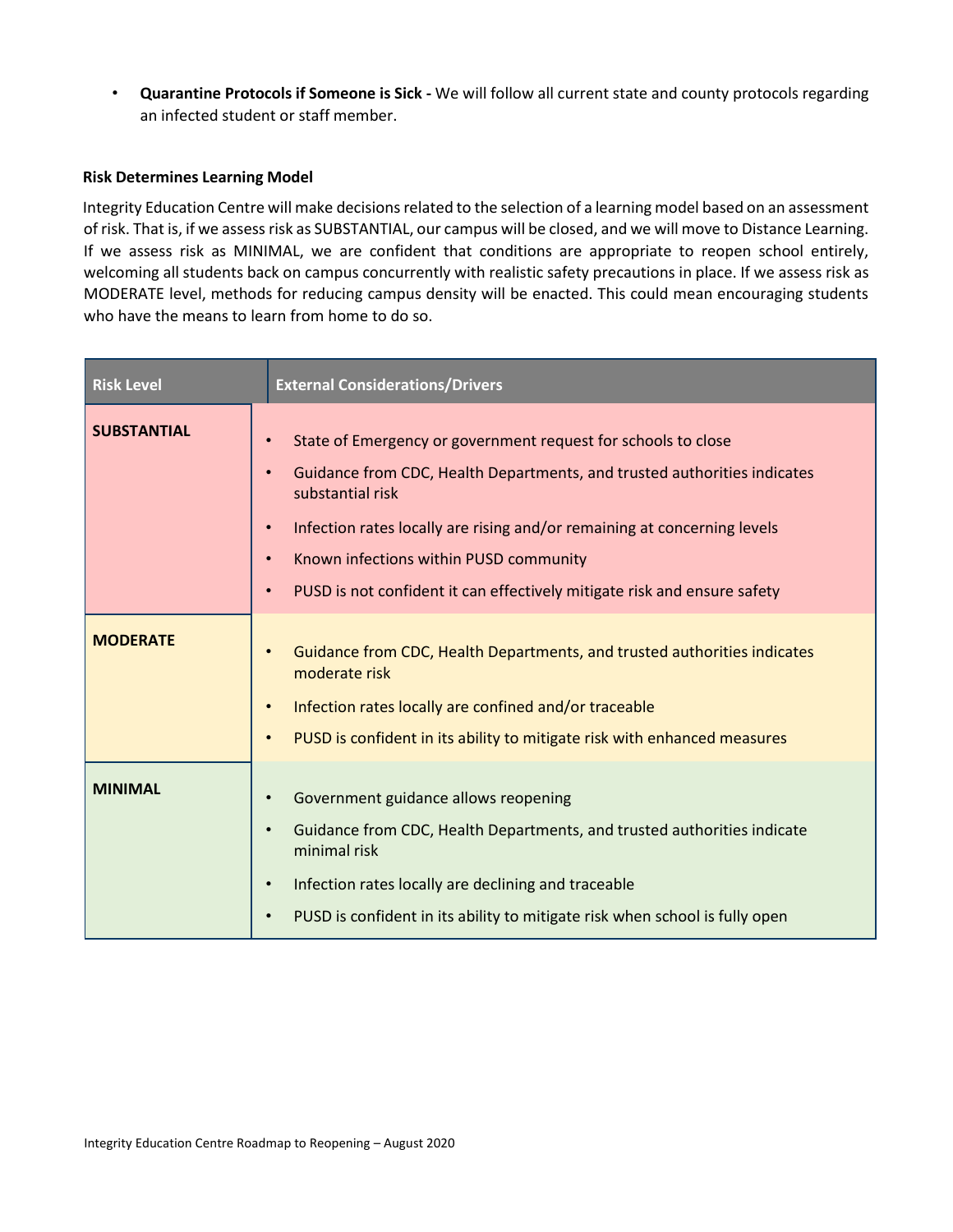## **COMPARISON OF LEARNING MODELS**

| <b>CATEGORY</b>                                 | <b>IN-PERSON LEARNING</b><br><b>MODEL</b><br>(Minimal Risk)                                                                | <b>HYBRID LEARNING</b><br><b>MODEL</b><br>(Moderate Risk)                                 | <b>DISTANCE LEARNING</b><br><b>MODEL</b><br>(Substantial Risk)                       |
|-------------------------------------------------|----------------------------------------------------------------------------------------------------------------------------|-------------------------------------------------------------------------------------------|--------------------------------------------------------------------------------------|
| <b>Campus Status</b>                            | Campus is open                                                                                                             | Campus is open. Not all<br>students on campus at<br>once to ensure physical<br>distancing | Campus is entirely closed                                                            |
| <b>Learning Environment</b>                     | Mostly on campus                                                                                                           | Both on campus and<br>through distance<br>learning.                                       | In digital spaces through<br>Google Classroom,<br>Edmentum, etc.                     |
| <b>Teacher Communication</b>                    | <b>Mostly</b><br>in-person<br>and<br>digital communication                                                                 | In-person and digital<br>communication                                                    | Some audio and video<br>recordings with real-time<br>digital interactions            |
| <b>Collaboration amongst</b><br><b>Students</b> | Mostly in-person and<br>real-time                                                                                          | Both in-person and<br>online, with both real-<br>time and asynchronous<br>activities      | Virtual collaboration only,<br>with both real-time and<br>asynchronous<br>activities |
| <b>Teacher Feedback</b>                         | Combination of in-person<br>feedback and digital<br>feedback in multiple<br>forms. Ongoing real-time<br>and asynchronously | <b>Combination of in-person</b><br>feedback and digital<br>feedback in multiple<br>forms  | Almost entirely digital<br>feedback in multiple<br>forms                             |

# **Special Education Learning Considerations**

Integrity Education Centre is committed to providing quality special education services for our students with an Individualized Education Program (IEP). During the current COVID-19 situation, we will continue to provide specially designed instruction and related services to our students as delineated within each student's IEP. We have completed a Special Education Instructional Framework that aligns with In-Person, Hybrid and Distance Learning to ensure students with IEPs receive their special education services.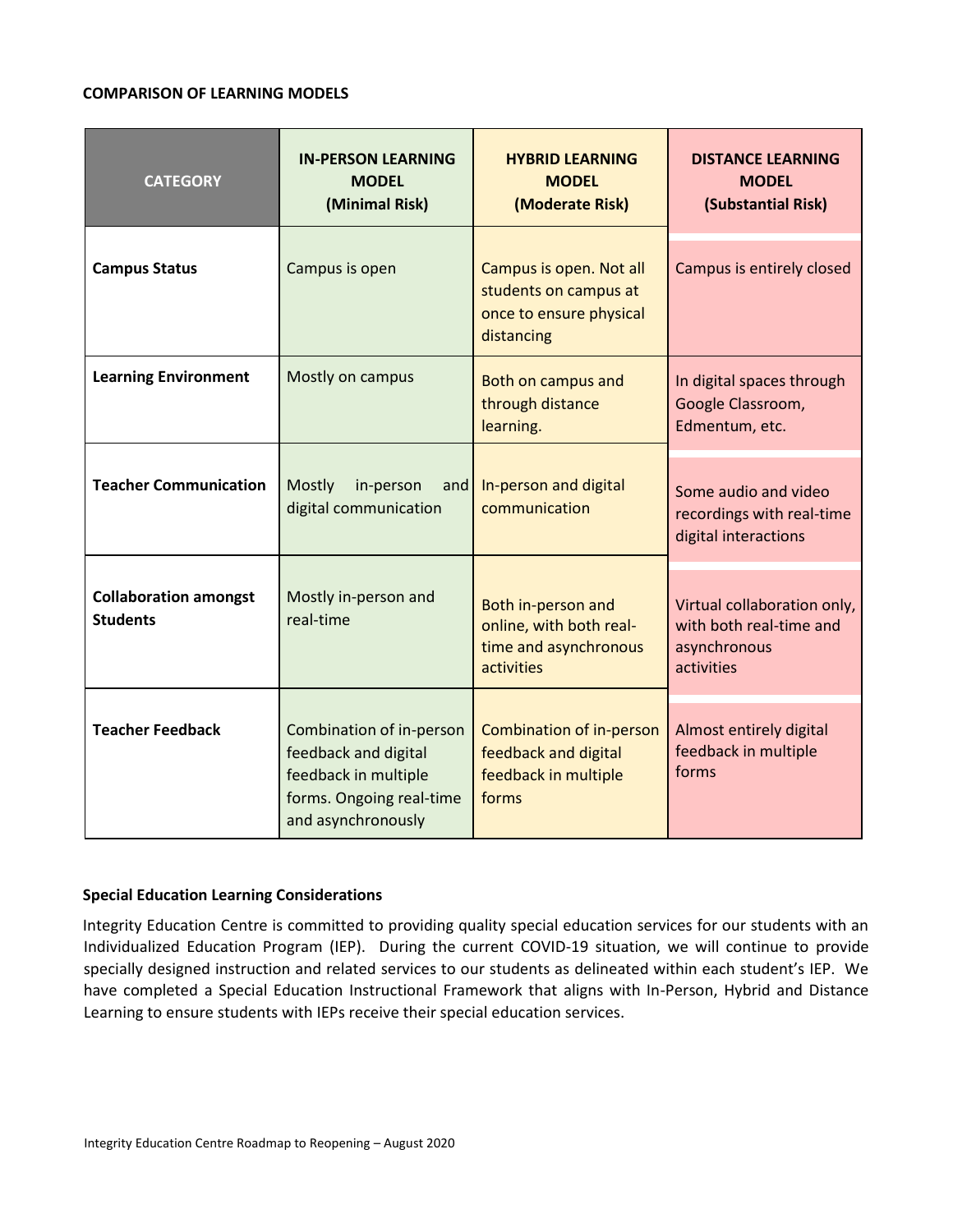If the Governor mandates that districts across the state are closed, all students will receive instruction through distance learning. As always, school teams will work with families, through the IEP team meeting process, to support the individual needs of students.

| <b>MODEL</b>                 | <b>INSTRUCTIONAL FRAMEWORK</b>                                                                                                                                                                                                                                                                                                                                                                                                                                                               |
|------------------------------|----------------------------------------------------------------------------------------------------------------------------------------------------------------------------------------------------------------------------------------------------------------------------------------------------------------------------------------------------------------------------------------------------------------------------------------------------------------------------------------------|
| <b>In-Person Learning</b>    | <b>Risk Level is MINIMAL</b><br>All 6-12 grade special education instruction and related services are<br>provided on campus.                                                                                                                                                                                                                                                                                                                                                                 |
| <b>Hybrid Learning Model</b> | <b>Risk Level is MODERATE.</b><br><b>SWD Resource/Extended Resource and Behavior Support</b><br>Programs: Students receive specially designed instruction based on the<br>school's hybrid schedule. Related services may include in-person and/or<br>virtual instruction.<br><b>Homebound:</b> Students receive instruction and related services within the<br>home setting (if health concerns prevent the teacher/therapist from<br>coming into the home other arrangements will be made). |
| <b>Distance Learning</b>     | <b>Model Risk Level is SUBSTANTIAL</b><br><b>SWD Resource/Extended Resource and Behavior Support Programs:</b><br>$\bullet$<br>Students receive virtual specially designed instruction.<br>Related services may include in-person and/or virtual instruction.<br><b>Homebound:</b> Students receive virtual instruction and related services.                                                                                                                                                |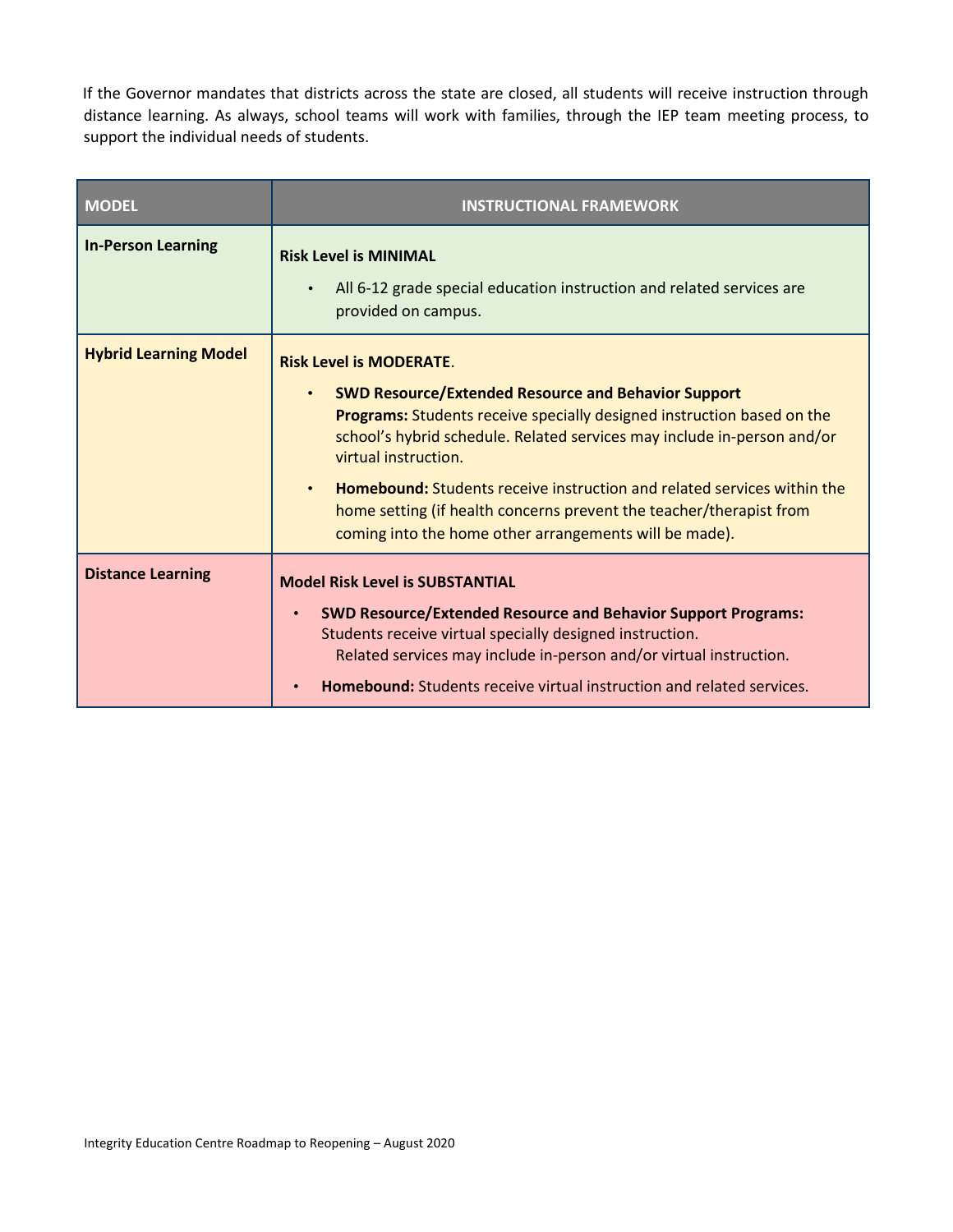# **PART 3: HEALTH & SAFETY**

# **Introduction**

The challenge of planning for the reopening of Integrity Education Centre's campus started with the question: What would an average school day for a typical student look like in Integrity Education Centre's "temporary" normal? We imagined how students would be transported; how they would walk through the campus to reach classrooms; how those classrooms would need modifications; where students would study physical education; where they would eat lunch; how recess might need to change; and how we would get them home safely. We quickly realized every policy, protocol, and practice would need to be reviewed with the goal of ensuring preventative hygiene or providing for physical distancing. Guiding Principles 3, 4, and 5, which are repeated below, further informed this planning:

- **Principle 3:** Prioritize student, faculty, and staff health, safety, and wellbeing.
- **Principle 4:** Promote hygiene and health-related policies are research-based, clearly communicated, effectively implemented, and enforced.
- **Principle 5:** Promote practices and policies to reduce the risk of virus transmission and support our capacity to be responsive and agile when facing changing health circumstances.

# **Integrity Education Centre's APPROACH TO SAFETY**

Integrity Education Centre's approach to safety has four categories: Physical Distancing & Reducing Density; Preventive Hygiene & Health Screening; Cleaning, Sanitizing, & Disinfecting; and Training, Communications, & Coordination. Each of these critical areas helps shape our approach so that our policies and protocols provide the necessary conditions at the campuses to mitigate risk of exposure to COVID-19. We identified these categories through ongoing study of the growing literature on COVID-19, such as how to reduce transmission risk of the virus, the role masks and effective hand-washing play in protection, and how to reduce and kill surface germs in a school setting. We also know that the best operations plan must be clear, flexible, and sustainable; therefore, our efforts only become operational when we can train, communicate, and coordinate these efforts effectively.

# **Category 1: Physical Distancing & Reducing Density**

Infectious disease experts have promoted physical distancing as an essential strategy in the containment of COVID-19. PUSD recognizes that to effectively reduce risk of infection, it must implement effective physical distancing policies. Student density will be as follows according to the three learning models.

| <b>Risk Level</b>  | <b>Distancing</b>                                                                            | <b>Density</b>                       | <b>Learning Model</b>    |
|--------------------|----------------------------------------------------------------------------------------------|--------------------------------------|--------------------------|
| <b>Substantial</b> | School closes for all campuses                                                               |                                      | <b>Distance Learning</b> |
| <b>Moderate</b>    | $\approx$ 6 feet in classrooms<br>wherever possible and as<br>feasible during<br>transitions | School is between<br>40%60% capacity | <b>Hybrid Model</b>      |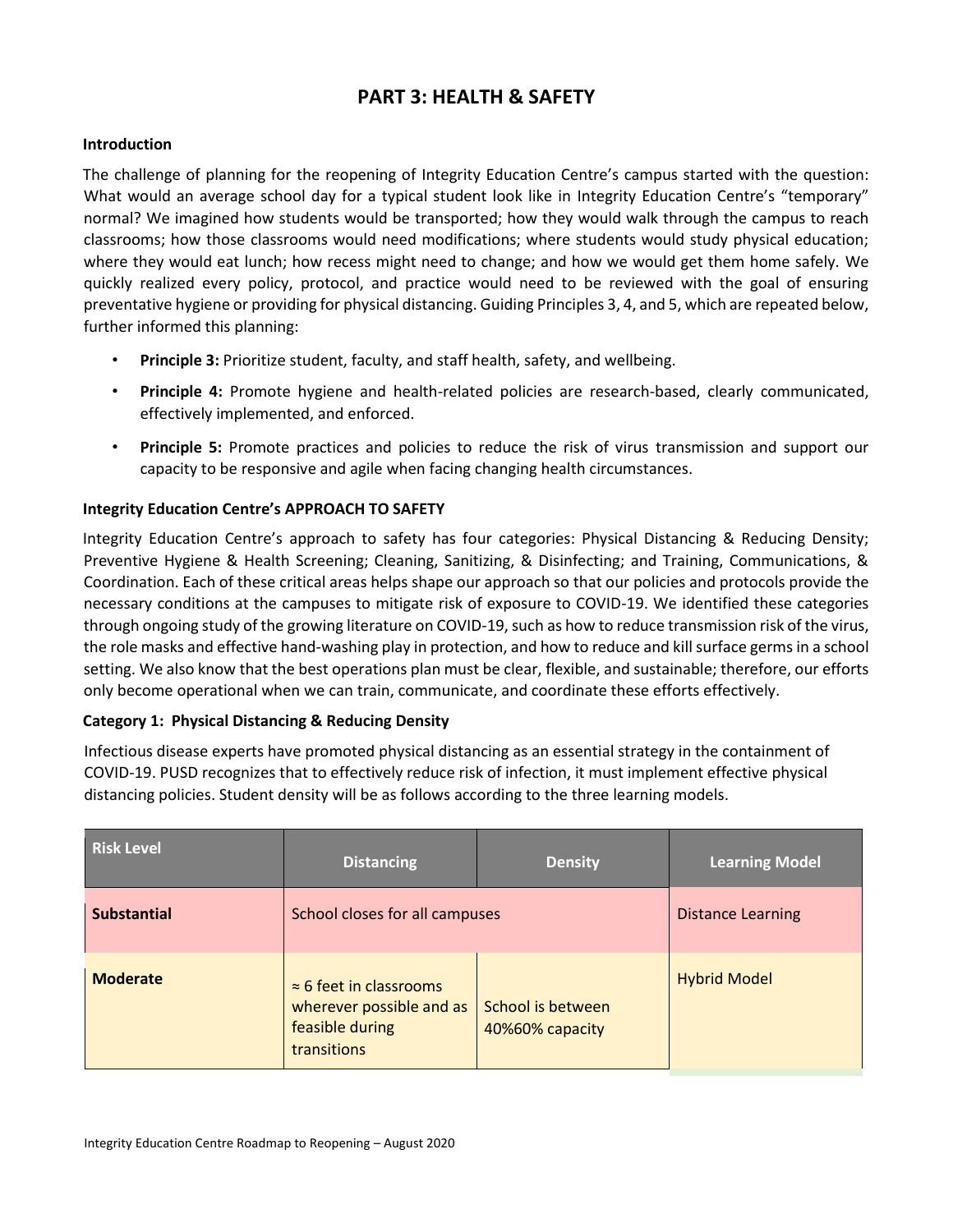| <b>Minimal</b> | $\approx$ 6 feet in classrooms<br>wherever possible and as $ $ in attendance | Full capacity, all students | In-person Model |
|----------------|------------------------------------------------------------------------------|-----------------------------|-----------------|
|                | feasible during<br>transitions                                               |                             |                 |

Student density and physical distancing procedures will be implemented wherever feasible through modifications in classroom layouts, movement through hallways, lunchroom layouts and procedures, and car pick up and drop off procedures. Other factors such as the age of the students and furniture in the classroom also influence decisions around distancing. Student density, therefore, will remain a fundamental mitigation factor we continue to rely on for decision-making, as we face the new realities of the 2020/21 school year.

# **Category 2: Preventive Hygiene & Health Screenings**

Another essential category recommended by health care professionals involves health screenings and preventive hygiene which includes handwashing, possible use of face coverings, and minimizing the sharing of belongings. Coupled with physical distancing, these are the most effective strategies in containing COVID-19. Our goal is to prevent symptomatic children and adults from entering our campus. Student families will play a critical role in the health screenings of students. Please refer to the charts below for guidelines.

# **Face Coverings:**

| <b>Learning</b><br><b>Model and</b><br><b>Risk</b> | <b>In-Person</b><br>(Substantial Risk)                                                                                                                     | <b>Remote Learning or In-</b><br><b>Person</b><br>(Moderate Risk)                                                                                                    | <b>Remote Learning</b><br><b>Minimal Risk))</b> |
|----------------------------------------------------|------------------------------------------------------------------------------------------------------------------------------------------------------------|----------------------------------------------------------------------------------------------------------------------------------------------------------------------|-------------------------------------------------|
| <b>Face Covering</b><br>Requirement                | Face coverings will be<br>required based on health<br>and safety<br>recommendations in real<br>time when physical<br>distancing is not possible.<br>$\ast$ | Face coverings will be<br>required on campus based<br>on health and safety<br>recommendations in real<br>time when physical<br>distancing is not possible.<br>$\ast$ | N/A                                             |

*\*Decisions regarding face coverings will be monitored and adjusted in accordance with health department, state, local, and CDC guidance.*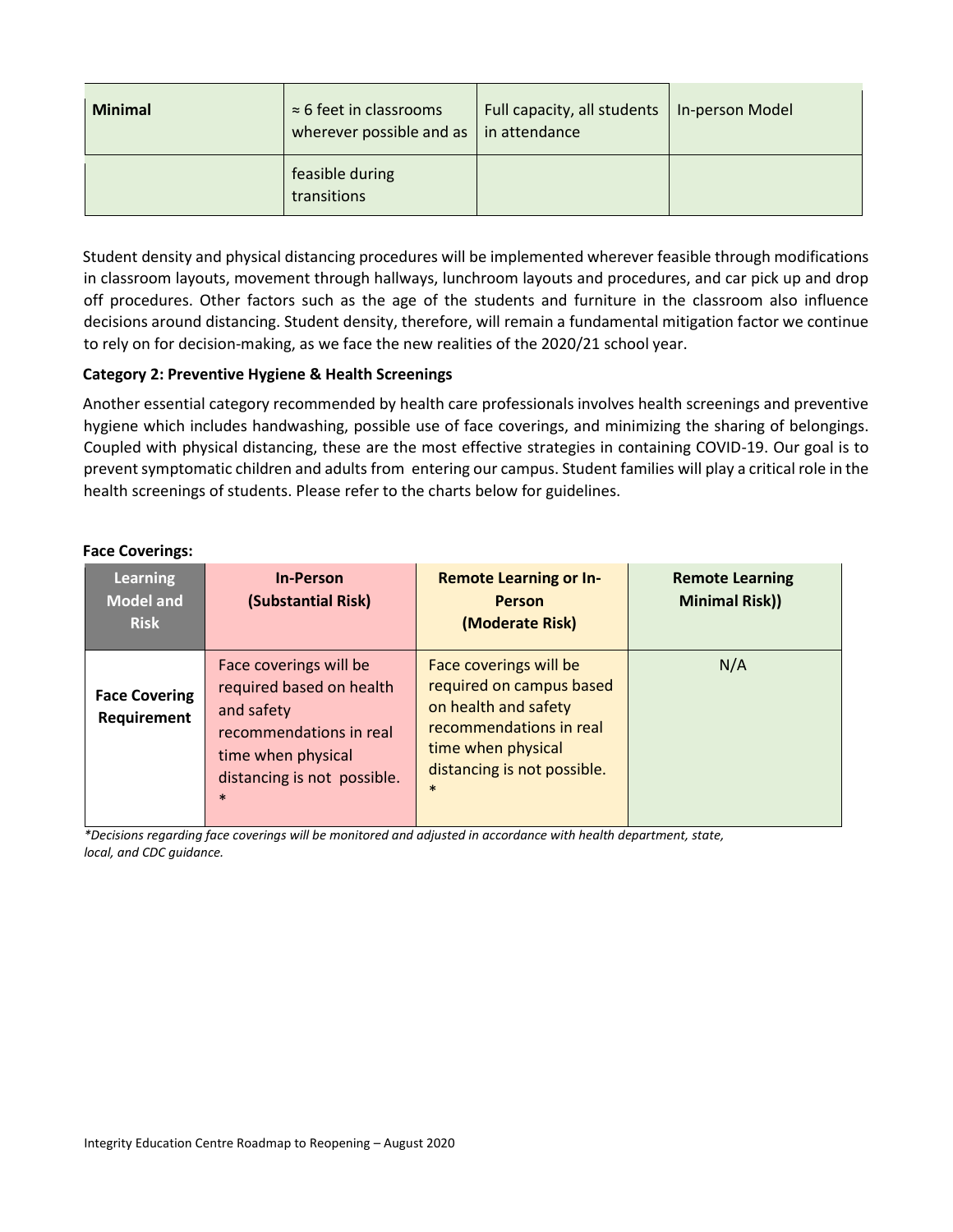# **Health Screenings:**

| <b>Responsible</b><br><b>Parties</b>   | <b>In-Person (Minimal</b><br>Risk)                                                                                                                     | <b>Remote Learning or</b><br><b>In-Person</b><br>(Moderate Risk)                               | <b>Remote Learning</b><br>(Substantial Risk) |
|----------------------------------------|--------------------------------------------------------------------------------------------------------------------------------------------------------|------------------------------------------------------------------------------------------------|----------------------------------------------|
| Parent<br><b>Responsibility</b>        | Temperature checks and<br>symptom screenings prior<br>to the morning drive or<br>walk to campus. Keep<br>students at home if<br>symptoms are detected. | <b>Follow Minimal or</b><br>Substantial, depending on if<br>school is Remote or In-<br>Person. | Monitor student health at<br>home.           |
| <b>School</b><br><b>Responsibility</b> | Visual screening of<br>symptoms. Students with<br>symptoms will be referred<br>to the Health Office for<br>further assessment.                         | <b>Follow Minimal or</b><br>Substantial, depending on if<br>school is Remote or<br>InPerson.   | N/A                                          |

# **Category 3: Cleaning, Sanitizing, and Disinfecting**

The third category in Integrity Education Centre's operational strategy to prevent the spread of COVID-19 has been to ensure our cleaning protocols follow guidelines established by the CDC. These guidelines encourage institutions to consider the important differences between cleaning, sanitizing, and disinfecting, and recommend the best chemicals to use and how to apply them. Integrity Education Centre's plan includes frequent cleaning of high touch areas, daily sanitation measures, and deep cleanings as needed. We will continue to use the CDC guidelines, along with other occupational and environmental recommendations, to learn the safest and most current practices in school facilities.

# **Category 4: Training, Communication, & Coordination**

Integrity Education Centre's operations plan will only be successful if it has clear expectations set out for its community, a structure that is sustainable, and the flexibility to adapt to changing realities. The first step is targeting communication to the community on how to protect ourselves and others by informing everyone about what guidelines must be followed. In addition to existing communications channels, we will implement hygienerelated signage in key areas such as the main access points to campus, cafeteria, bathrooms, and common areas on campus.

Once communication mechanisms are in place, more detailed instruction and training will be implemented throughout the community, prior to and at the start of our campus reopening. Our cleaning staff has been trained on new measures of reducing and eliminating germs, and our teachers and staff will be trained in sanitizing classroom space and shared objects. Additionally, our students will be trained in maintaining physical distance and upholding personal health hygiene. Everyone will have a role to play and will be an integral part of school safety.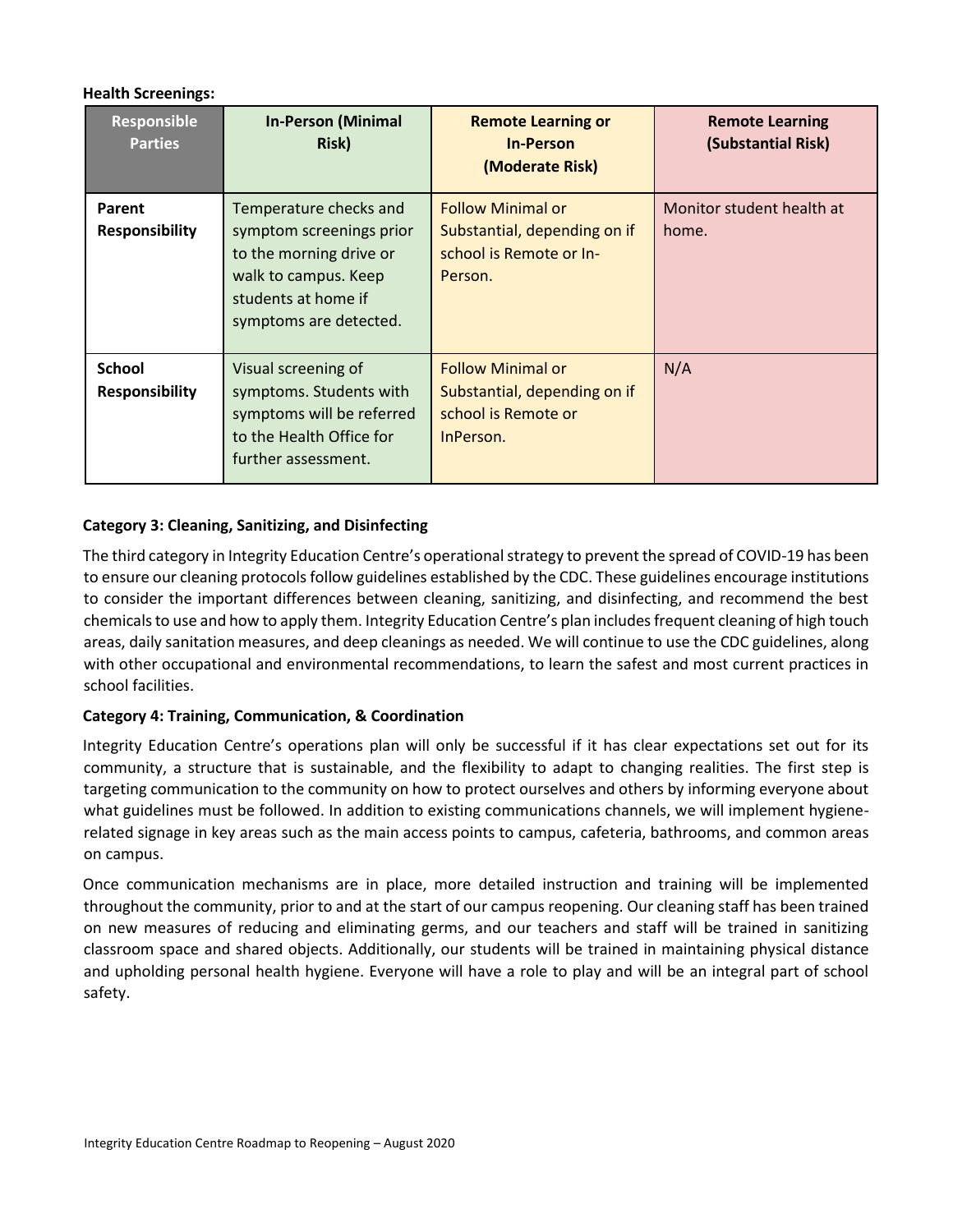## **Visitors and Volunteers**

Non-essential visitors and volunteers will be restricted from campus including alumni, family visitors, and guest speakers. All visitors must be approved by the front office prior to arrival. This will include alumni, family visitors, and guest speakers. Essential visitors will need to access entry through our main offices and may have their temperature checked.

## **Cafeteria Food Services**

Providing breakfast and lunch to students is an integral part of a student's educational day. Due to the challenges of COVID-19, Integrity Education Centre would continue to provide healthy breakfast and lunch meals and keep students/staff safe through the following goals:

- 1. Developing schedules to reduce the number of children in the cafeteria per lunch period as well as ensuring the proper spacing between seats.
- 2. Changing procedures to maximize the safety of students and staff.
- 3. Focusing on sanitization prior, during, and after students entering the cafeteria.

## **School/Health Office**

Our school/health office staff are focused on and committed to providing high standards of prevention and response protocols to keep our students and staff safe and healthy on campus. As infection control, virus prevention, and health education professionals, our health office staff will continue to play a key role in guiding our schools' reopening efforts. Minor first aid needs will be handled by the classroom teacher as much as possible. As always, the school/health office staff will be here to support and care for students and families with health and local healthcare system navigation, answer questions, and provide guidance about treatment when appropriate.

# **PART 4: OTHER CAMPUS CONSIDERATIONS**

#### **Introduction**

Integrity Education Centre understands the importance of other considerations such, social-emotional support, technology support, and attendance requirements. We will return to participation in a phased approach maintaining safety guidelines from the Center for Disease Control (CDC), Arizona Department of Education (ADE), and Arizona Interscholastic Association (AIA). Guidelines are subject to change and will be updated when new information and recommendations become available.

# **Integrity Education Centre's Extra-Curricular Activities Considerations**

Integrity Education Centre anticipates that for the first quarter of the 2020/21 school year all extracurricular activities will only happen virtually when possible. Student time on campus needs to be minimized first quarter so staff has adequate time to implement new cleaning and health & safety procedures. Field trips, school-wide assemblies, and large scaled events will be canceled. Small-scale activities like Meet the Teacher and Parent-Teacher Conferences may take place over the phone or virtually. Other extracurricular activities will be cancelled unless the activity can be conducted in compliance with the protocols in this document. This will allow schools to reduce the amount of time students are on campus while providing adequate time for custodial staff to sanitize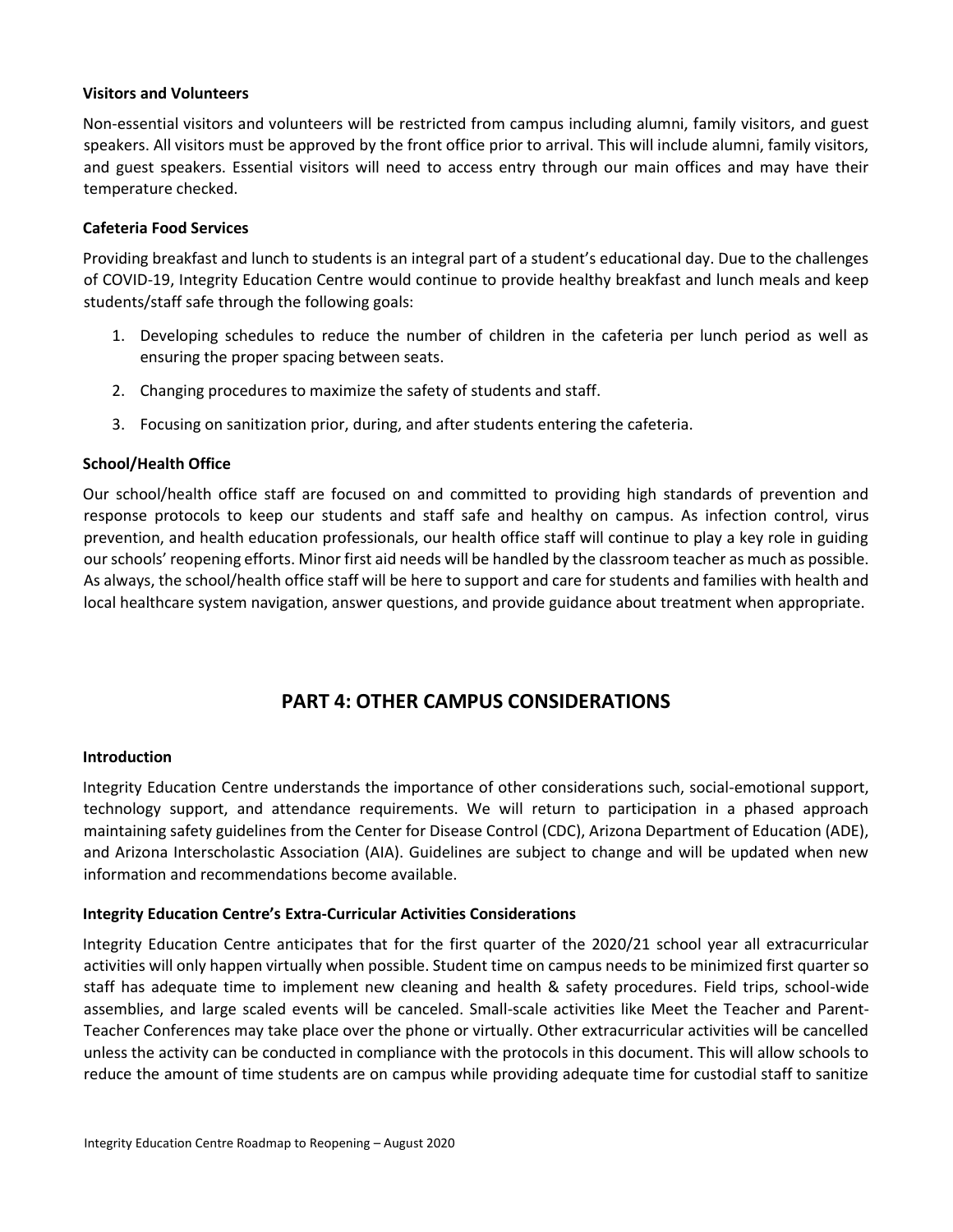and clean facilities. This decision will be evaluated regularly to best determine when in-person activities can resume. After the first quarter, the following guidelines will be applied:

| <b>Risk &amp; Model</b>                   | <b>Considerations for Activities</b>                                                                                                                                                                                                                                                                                                                                           |
|-------------------------------------------|--------------------------------------------------------------------------------------------------------------------------------------------------------------------------------------------------------------------------------------------------------------------------------------------------------------------------------------------------------------------------------|
| <b>Substantial</b><br>(Distance Learning) | No in-person activities will be offered.<br>Activities on campuses could be closed based on state mandates.<br>Extra-Curricular clubs may be offered in a virtual format when possible.                                                                                                                                                                                        |
| <b>Moderate</b><br>(Hybrid Learning)      | Field trips, school-wide assemblies, and large scaled events will be<br>cancelled.<br>Parent-teacher conferences will take place virtually or over the phone.<br>Physical distancing is required.<br>Equipment and other shared material will not be used.                                                                                                                     |
| <b>Minimal</b><br>(In-Person)             | Field trips, school-wide assemblies, and large scaled events will be<br>evaluated for safety.<br>Physical distancing is still recommended.<br>Preventive, personal hygiene protocols (handwashing, masks) are still<br>encouraged.<br>Equipment and other shared material can be used but cleaning shall<br>continue before and after each different group uses the equipment. |

Activities are an important part of the Integrity Education Centre student experience and these guidelines and protocols provide us with a way to allow our students to be able to safely participate in these foundational experiences. The current COVID-19 situation continues to change, and we are prepared to modify our plans and adapt to new developments as necessary.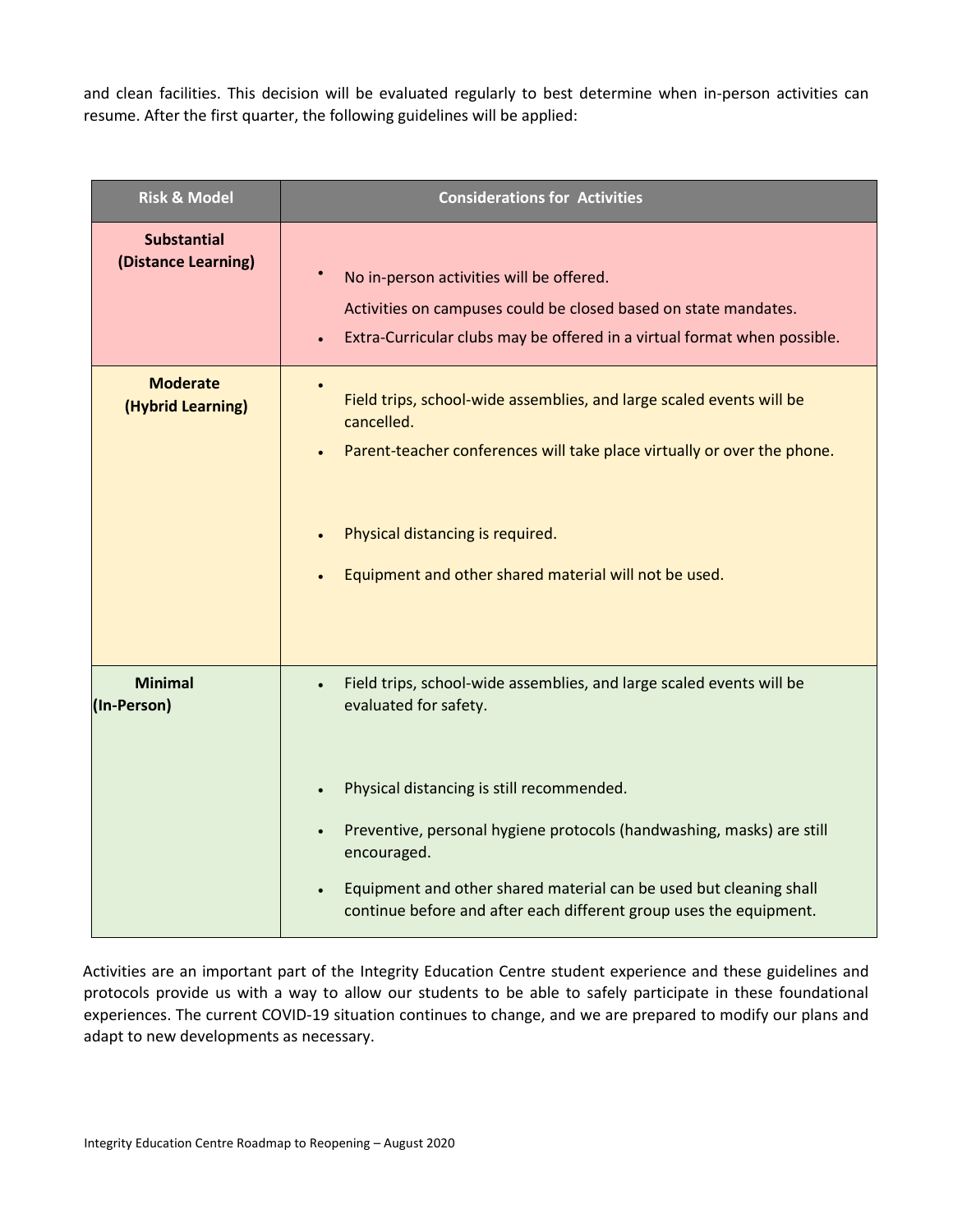# **Social Emotional Support Considerations**

At Integrity Education Centre, social and emotional supports have always been a critical component of our educational vision. Students are encouraged to build their relationships with school staff and their peers. Our highly dedicated staff are ready to help students with social and emotional needs. However, as families, staff, and community members face many new challenges throughout this pandemic, Integrity Education Centre is very aware of the uncertainty and trauma that COVID-19 is creating for our students and staff. We believe that social and emotional learning and support (SEL) should be a top priority.

Integrity Education Centre and its leaders view social and emotional learning as the process through which students and adults:

- Understand and manage emotions
- Feel and show empathy for others
- Set and achieve positive goals
- Establish and maintain positive relationships
- Make responsible decisions
- Handle challenging situations constructively

We are examining our current specifically designed programs to help support social and emotional learning for our students, educators, and families. Integrating these practices can occur by:

- Promoting feelings of autonomy, relatedness, and competence
- Providing opportunities to practice recognizing, understanding, labeling, expressing, and regulating emotions
- Taking advantage of teachable moments that occur naturally throughout the school day

Our students will be returning to school with a range of experiences throughout the pandemic. We want to acknowledge that not all students are coming back with the same feelings and emotions. Some had access to technology: others did not. Some had a great experience learning with family; others did not. Some are living in families that are struggling financially; others do not. We will continue to have children who may be struggling because of their families' situation. We understand that each child is coming back with various issues and coping mechanisms.

It is also important for school leaders to acknowledge that the staff coming back to the building have, and will continue to encounter, a wide range of emotional experiences themselves. Whether that be the loss of a loved one, financial difficulties, or fear of the risk that returning to school may pose on the health of themselves and their families. Having dedicated and consistent support for both students and staff will be a critical component of returning to school.

# **Technology Considerations**

Integrity Education Centre will provide devices for students to use as allowed by their current availability. The Information Technology (IT) Department will provide support for technology hardware, software, and online learning. If additional devices are required, Integrity Education Centre will facilitate providing extra resources to the location as feasible. Parents are asked to contact the school's principal for help with technology.

We have varying procedures for each risk level: